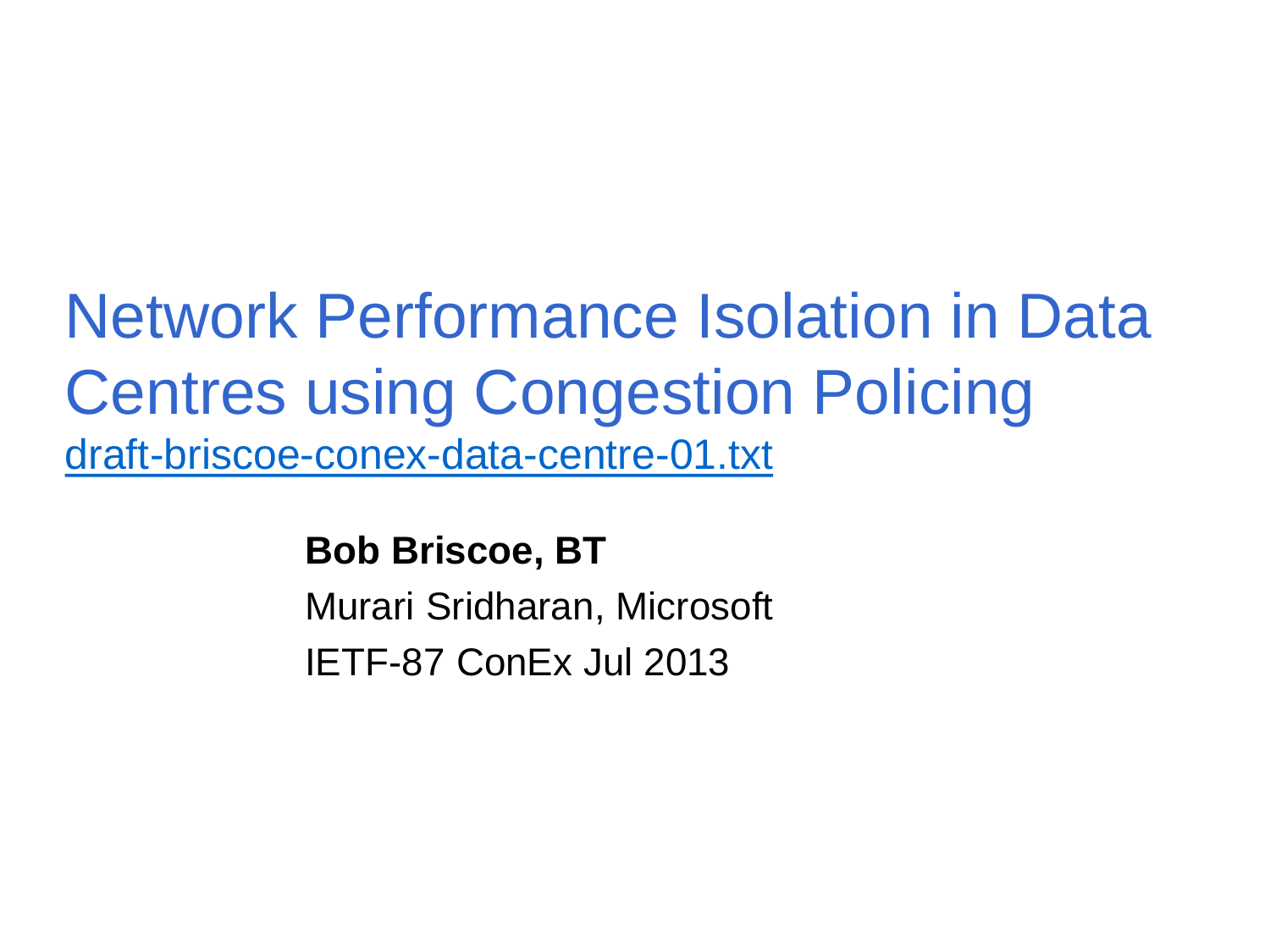#### Network Performance Isolation in Data Centres using Congestion Policing

- An important problem
	- isolating between tenants, or departments
	- virtualisation isolates CPU / memory / storage
	- but network is highly multiplexed & distributed
- Current solutions
	- assume local interface is the only bottleneck
	- use some form of weighted round robin (or FQ)
	- biases towards heavy hitters (no concept of time)
- Draft is no longer exclusively ConEx
	- title: s/ Congestion Exposure/ Congestion Policing/
	- roadmap: start without ConEx; evolve to exploit gains of ConEx
	- partially solve the problem, then solve it properly with ConEx
- Audience: data centre (private or cloud) people

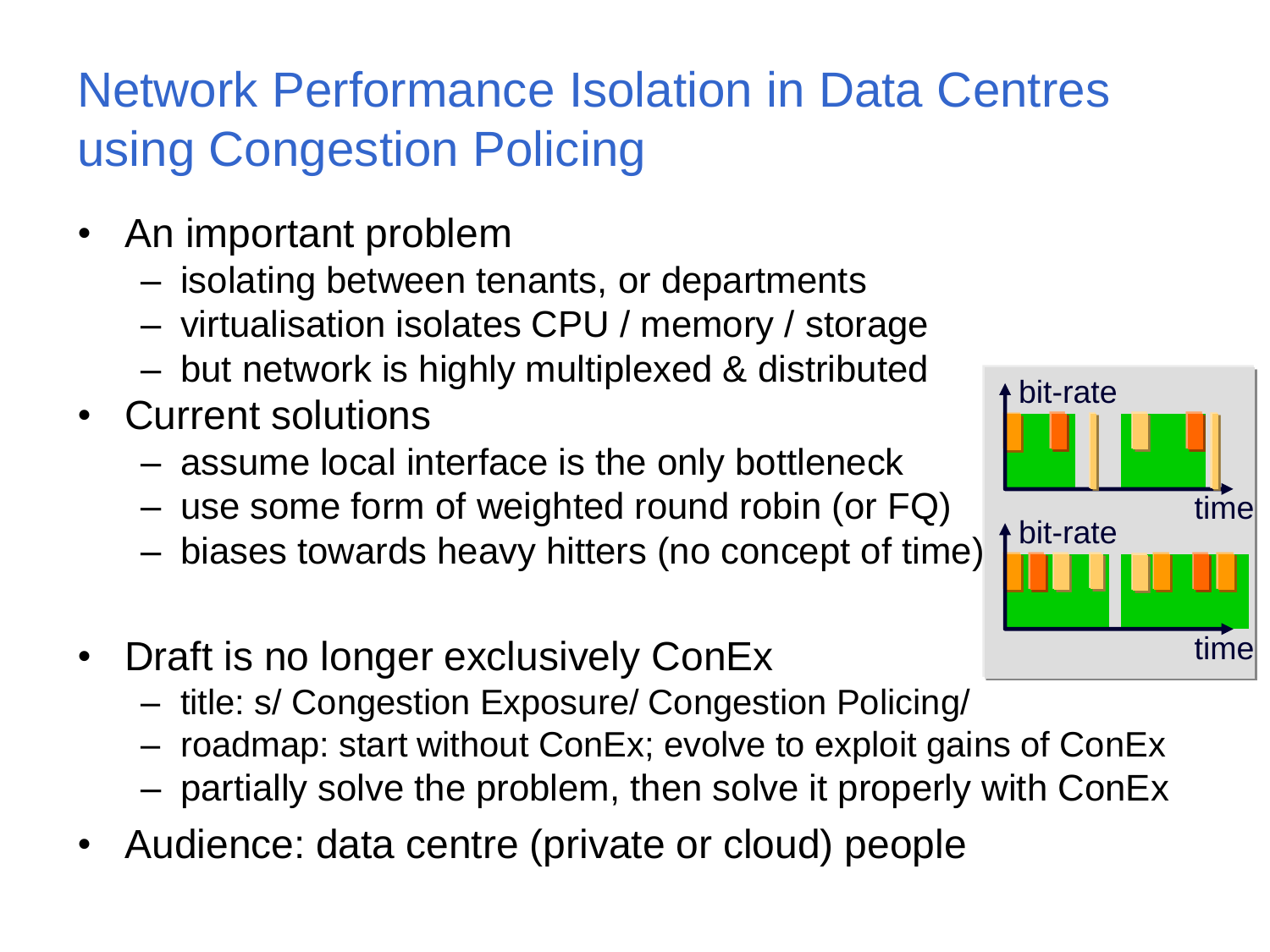#### Network Performance Isolation in Data Centres using Congestion Policing status of draft

- [draft-briscoe-conex-data-centre-01.txt](http://www.ietf.org/id/draft-briscoe-conex-data-centre-01.txt)
- Prepared draft-01 in Feb '13, but no opportunity to present until now
- Cut out huge section (17pp) explaining why congestion policing works
	- Separated out as [draft-briscoe-conex-congestion-policing](http://tools.ietf.org/html/draft-briscoe-conex-congestion-policing)
	- $-$  That draft: why / traffic  $-$  not specific to data centres
	- $-$  This draft: how / engineering  $-$  specific to data centres
	- This 'how draft' includes a bulleted summary of the 'why' draft
- This 'how' draft is now a completed write-up of the technology (24pp)
	- Detail design of tunnelling alternative
		- for guest OSs that may not support ConEx or ECN
	- and partial deployment of ConEx solution alongside
- Purpose of this talk
	- seek expert review & WG endorsement
	- before selling in data centre fora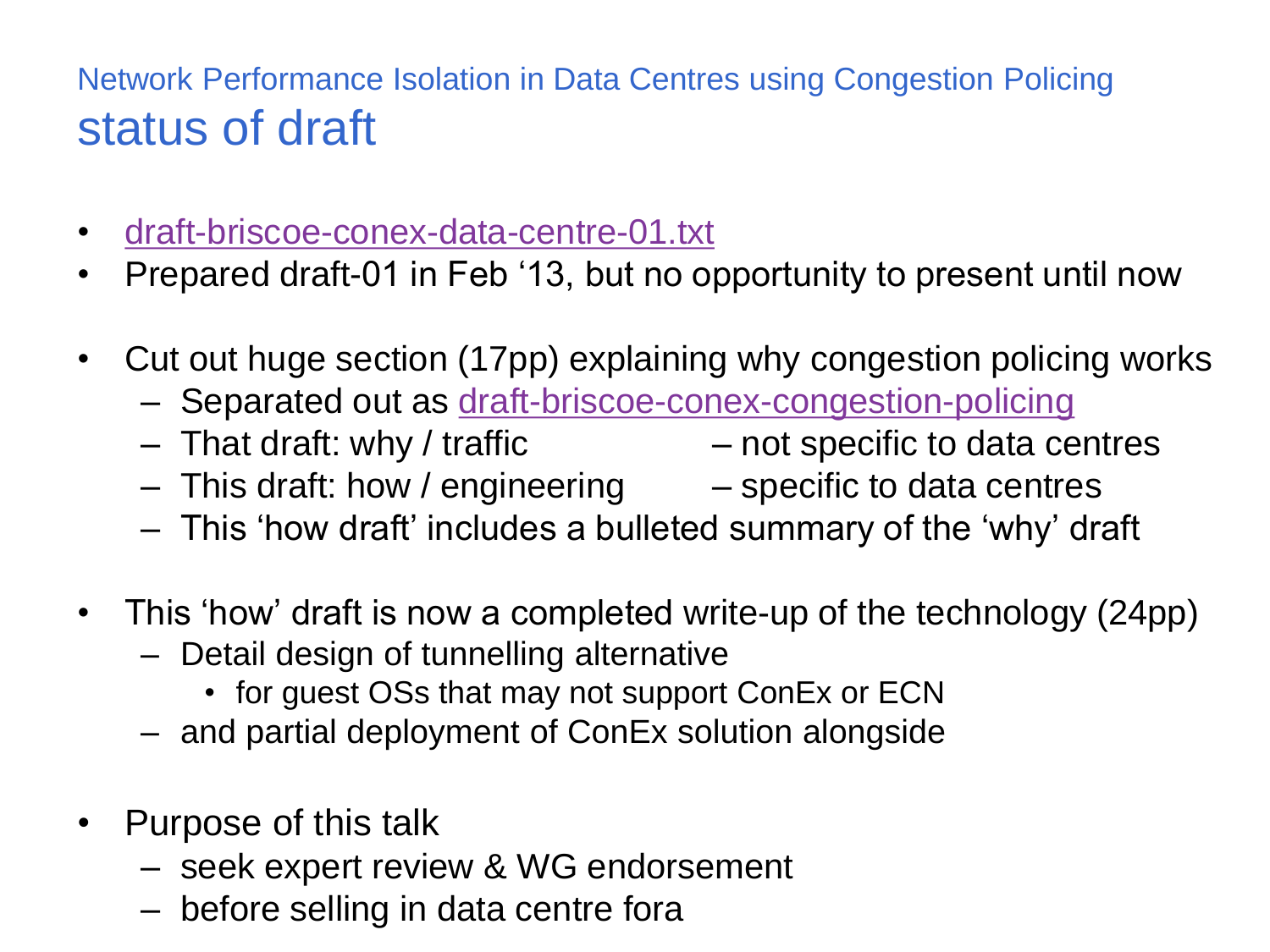#### unilateral deployment technique for data centre operator

- exploits:
	- widespread edge-edge tunnels in multi-tenant DCs to isolate forwarding
	- a side-effect of standard tunnelling (IP-in-IP or any ECN link encap)



• for e2e transports that don't support ECN, the operator can:

at encap: alter 00 to 10 in outer

- at interior buffers: turn on ECN
- defers any drops until egress  $\mathsf{\mathsf{E}}$
- audit  $\Theta$  just before egress can see packets to be dropped

4

- for e2e transports that don't support ConEx, the operator can create its own trusted feedback:
	- 3. at decap: *only* for Not-ConEx packets, feedback aggregate congestion marking counters:
	- CE outer, Not-ECT inner = loss
	- CE outer, ECT inner = ECN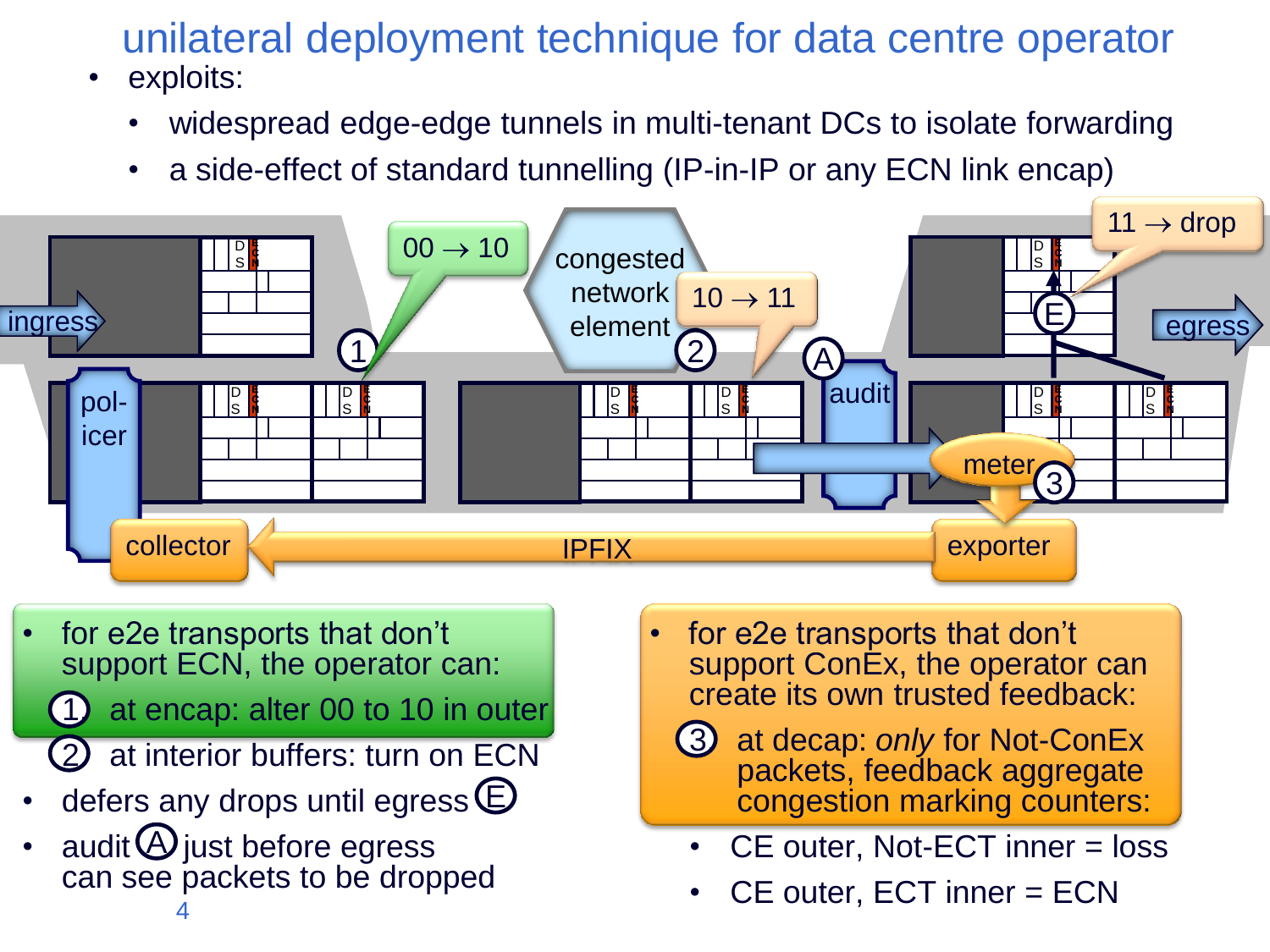## designed for evolution to ConEx

- deployable now, unilaterally by data centre operator
	- without ConEx or ECN support in guest operating systems
- but uses ECN or ConEx from any OS that supports either
- advantage of ConEx over tunnelled feedback
	- isolation: ConEx polices short flow congestion & slow-start overshoot
		- tunnel feedback arrives too late to police all this (lacks credit facility)
	- efficiency: tunnel feedback duplicates e2e transport feedback
	- security: ConEx & ECN are inherently bound into the transport flow
		- tunnel feedback would need added message authentication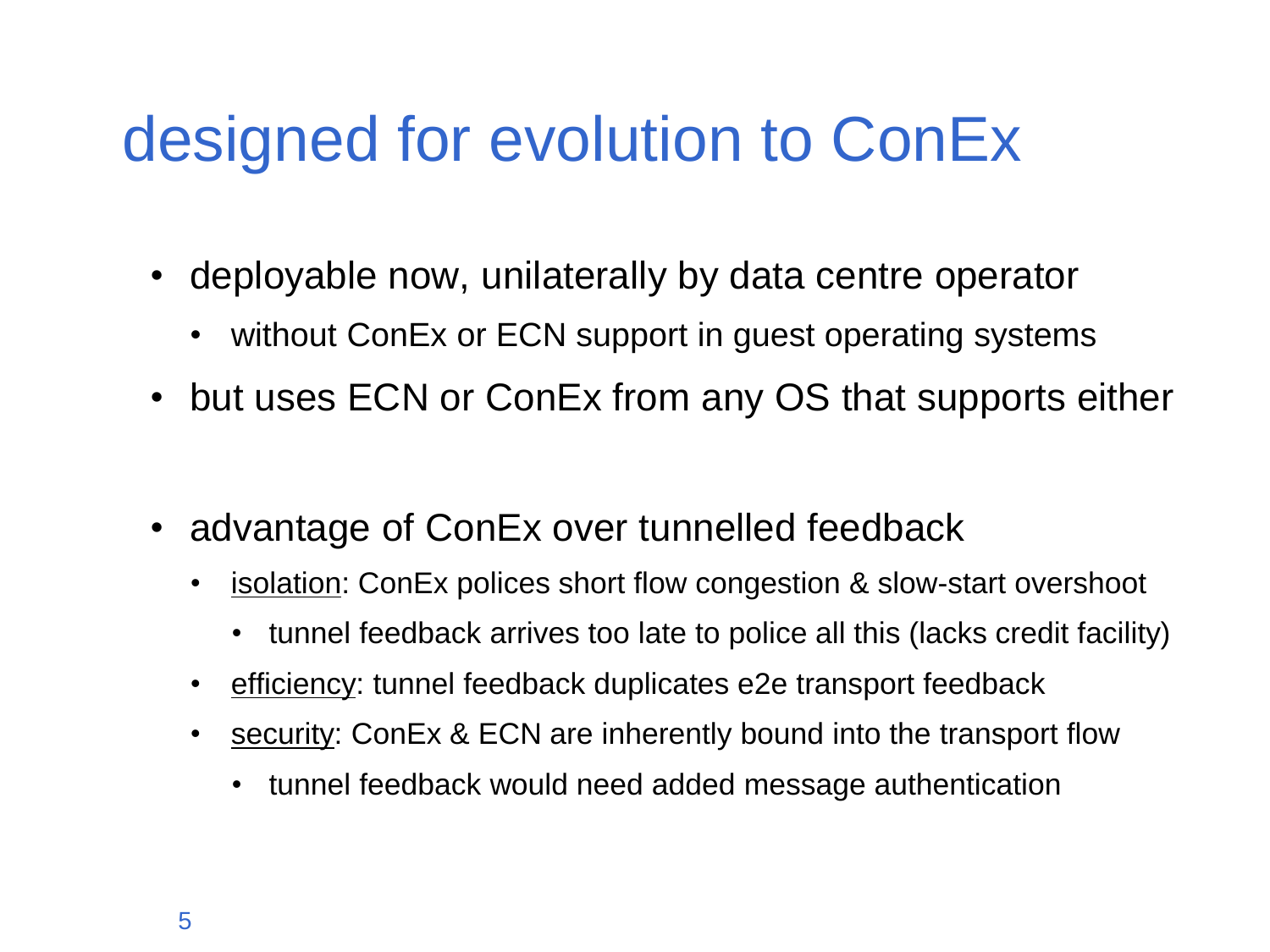## plans

- intent: present in other working groups at next IETF (e.g. NVO3)
- working group item?

# working group input

• review please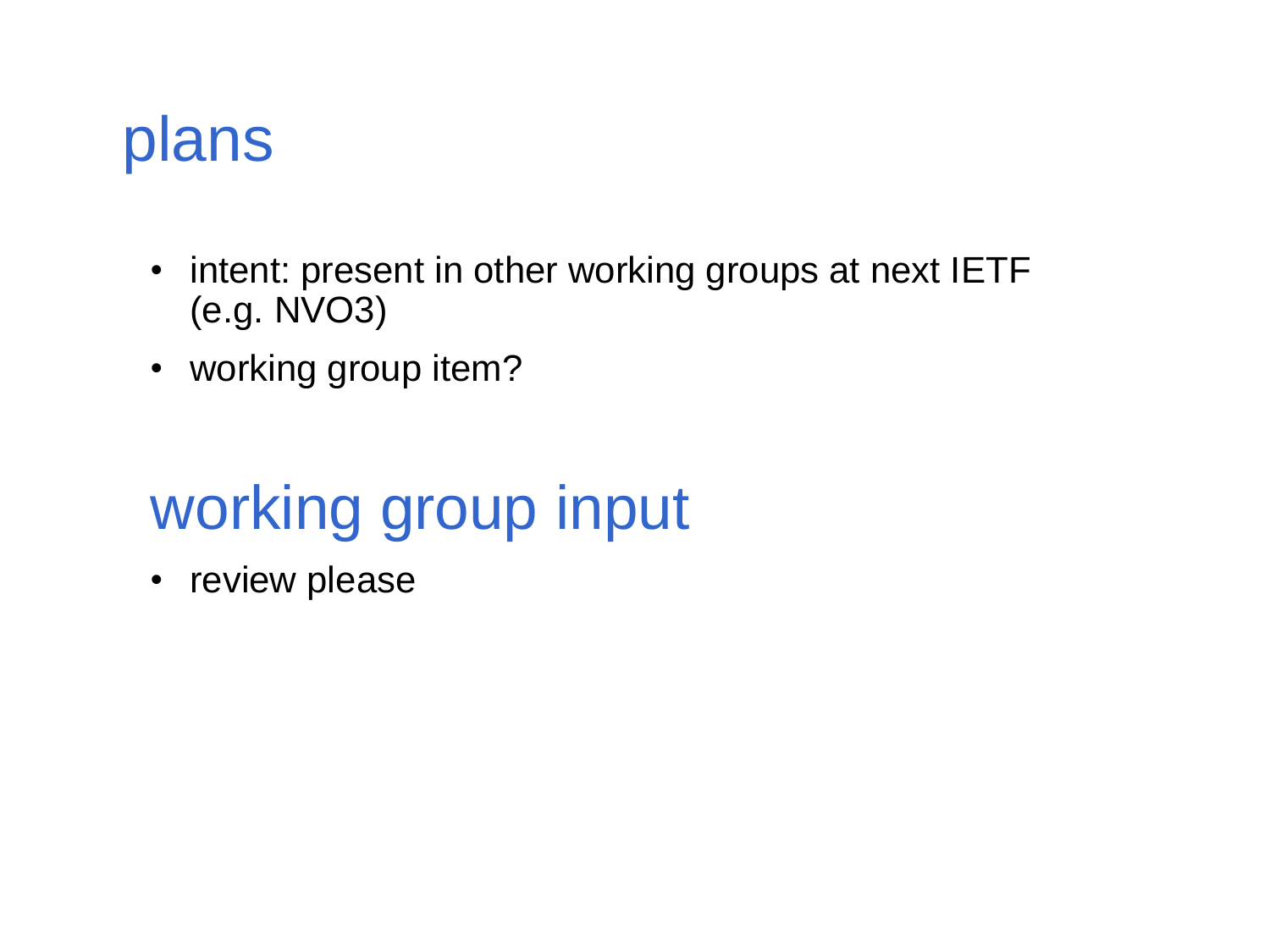Network Performance Isolation in Data Centres using ConEx [draft-briscoe-conex-data-centre-01.txt](http://www.ietf.org/id/draft-briscoe-conex-data-centre-01.txt)

Q&A

& spare slides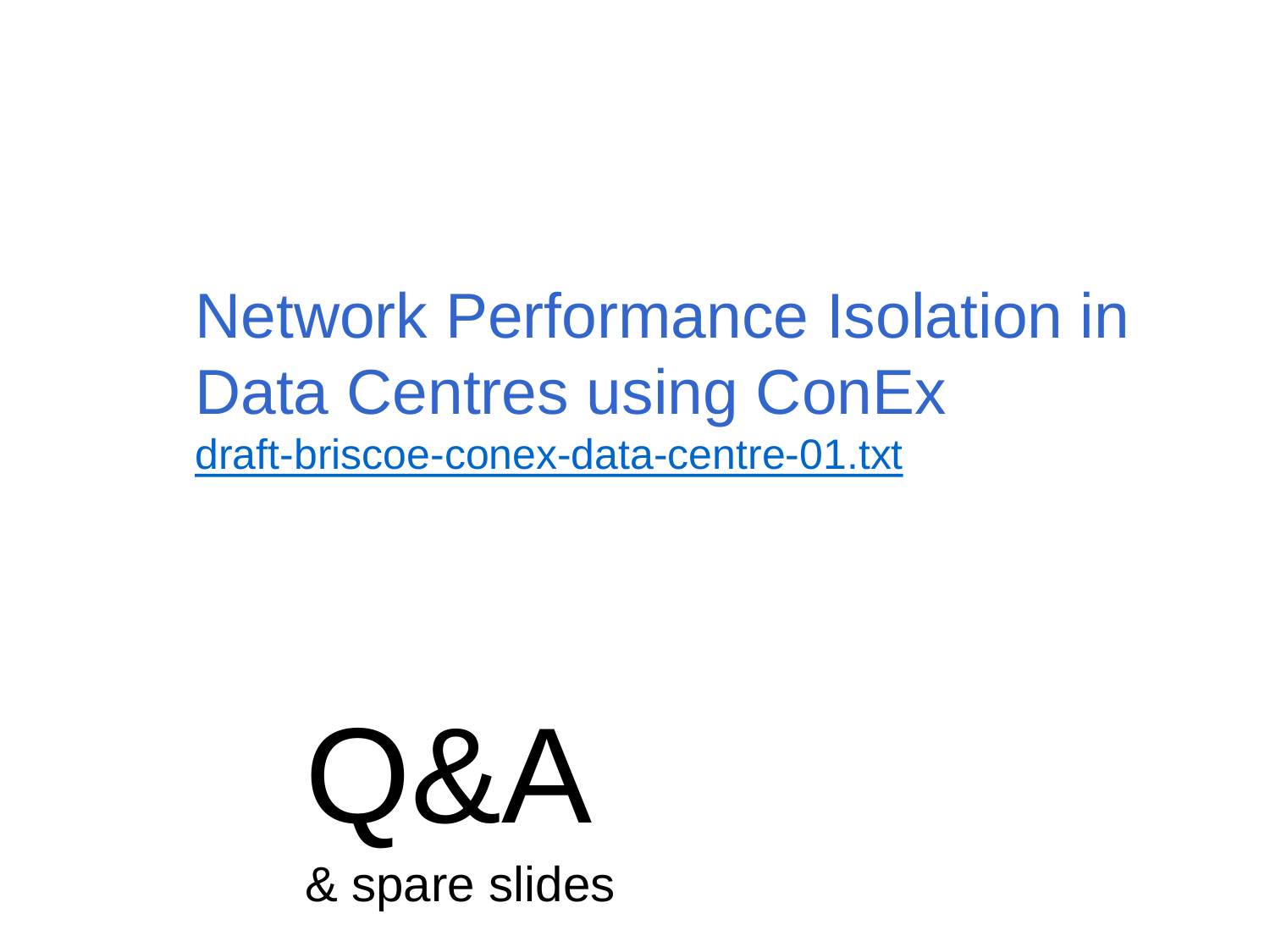### Features of Solution

- Network performance isolation between tenants
- No loss of LAN-like multiplexing benefits
	- work-conserving
- Zero (tenant-related) switch configuration
- No change to existing switch implementations
	- if ECN-capable
- Weighted performance differentiation
- Simplest possible contract
	- per-tenant network-wide allowance
	- tenant can freely move VMs around without changing allowance
	- sender constraint, but with transferable allowance
- Transport-Agnostic
- Extensible to wide-area and inter-data-centre interconnection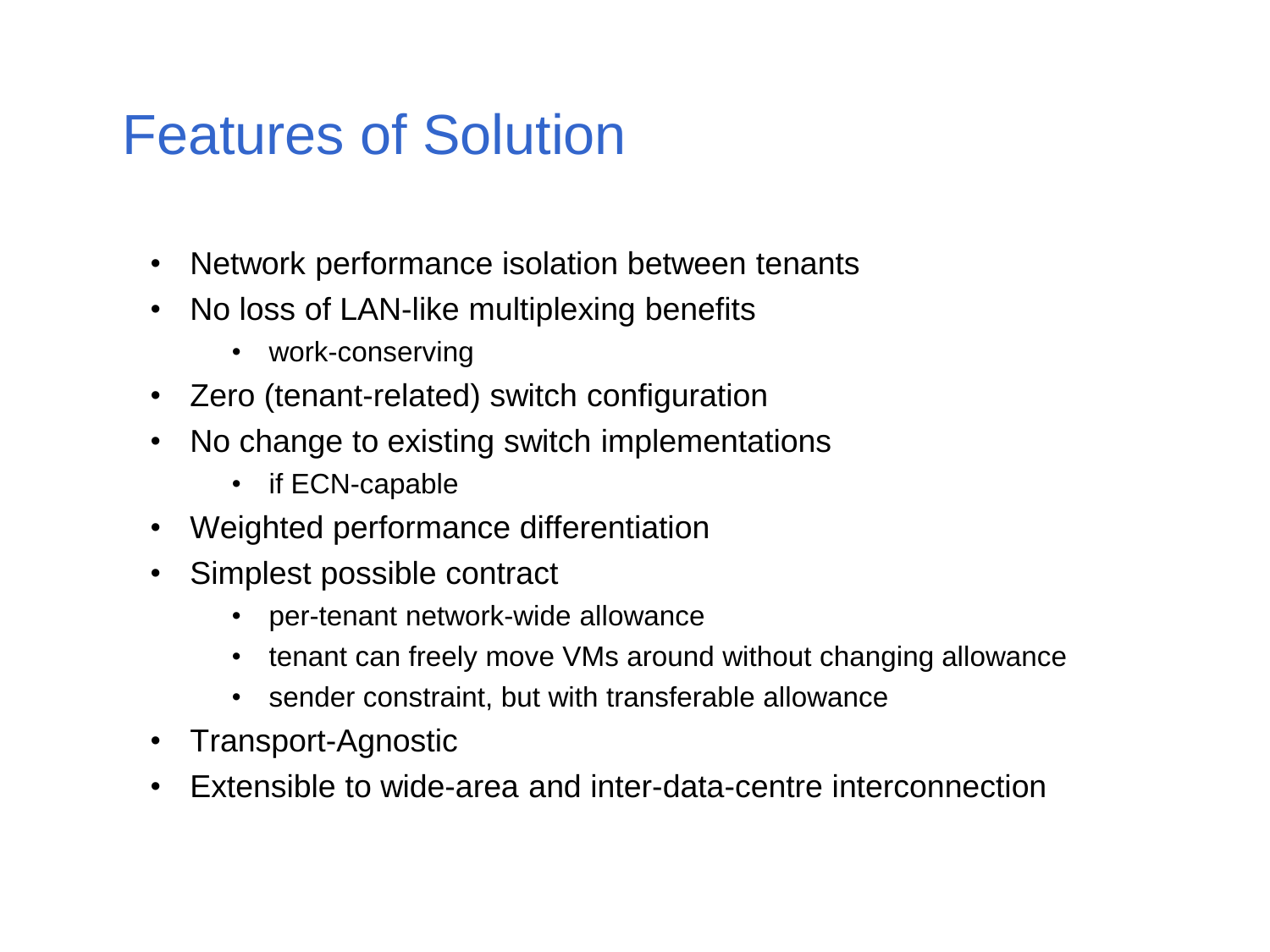### document structure

- Frontpieces (Abstract, Intro)
- 2. Features of Solution
- 3. Outline Design
- 4. Performance Isolation: Intuition
- 5. Design
- 6. Incremental Deployment
- 7. Related Approaches
- Tailpieces (Security, Conclusions, Acks)